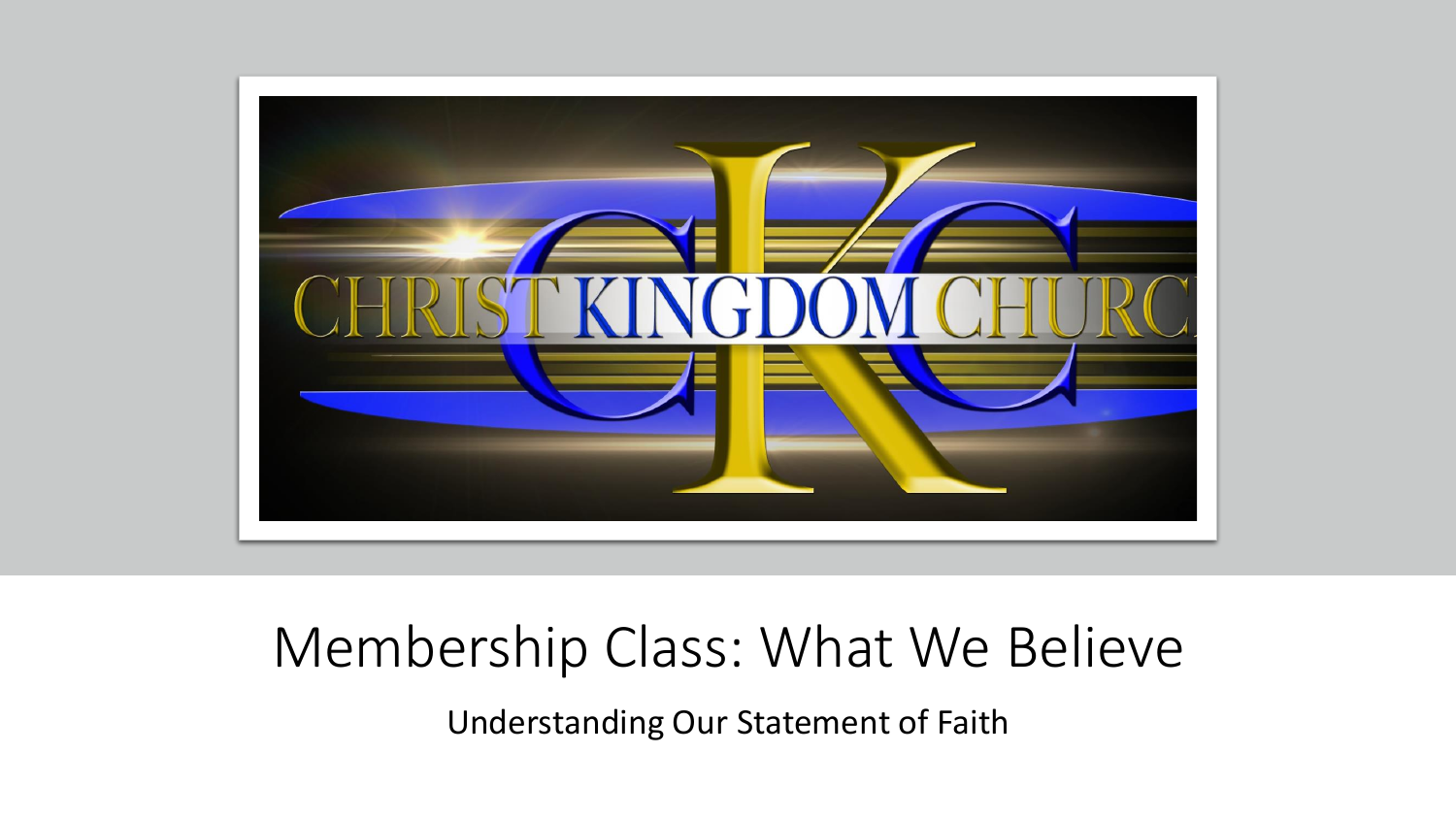### CKC purposes to be a…

### **Christ Centered Church** "Where Christ is Our Central Focus"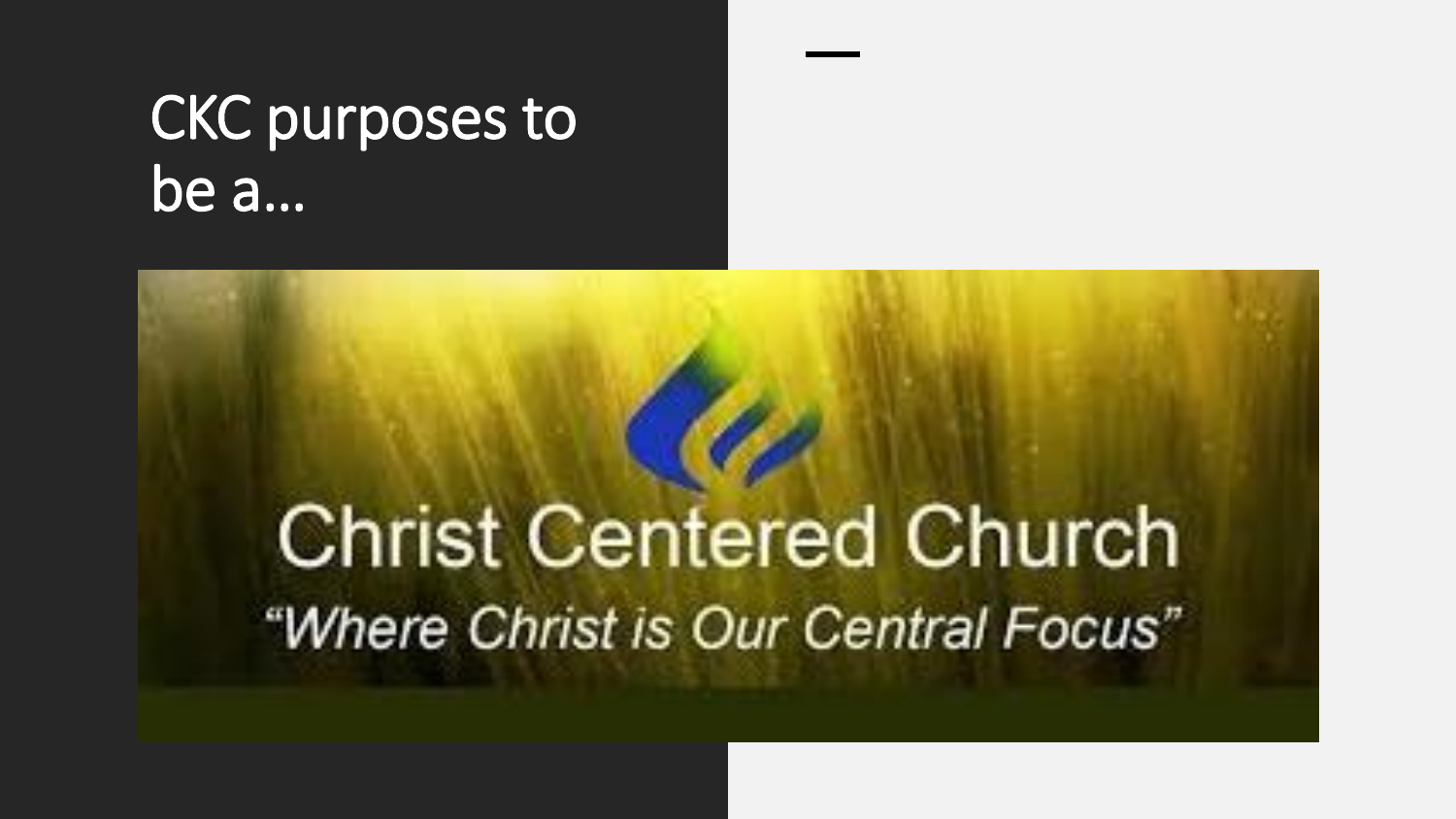#### Being a Member in Good Standing: What healthy church membership looks like

1) Regularly attends a weekly worship service

2) Active in one of the teaching ministries of the church: a discipleship class, School of Ministry Class, or a Bible study small group

3) Involved and committed to at least one ministry of the church

4) Attends Holy Communion and Church Family Meetings

5) Financially supports the church faithfully with tithes and offerings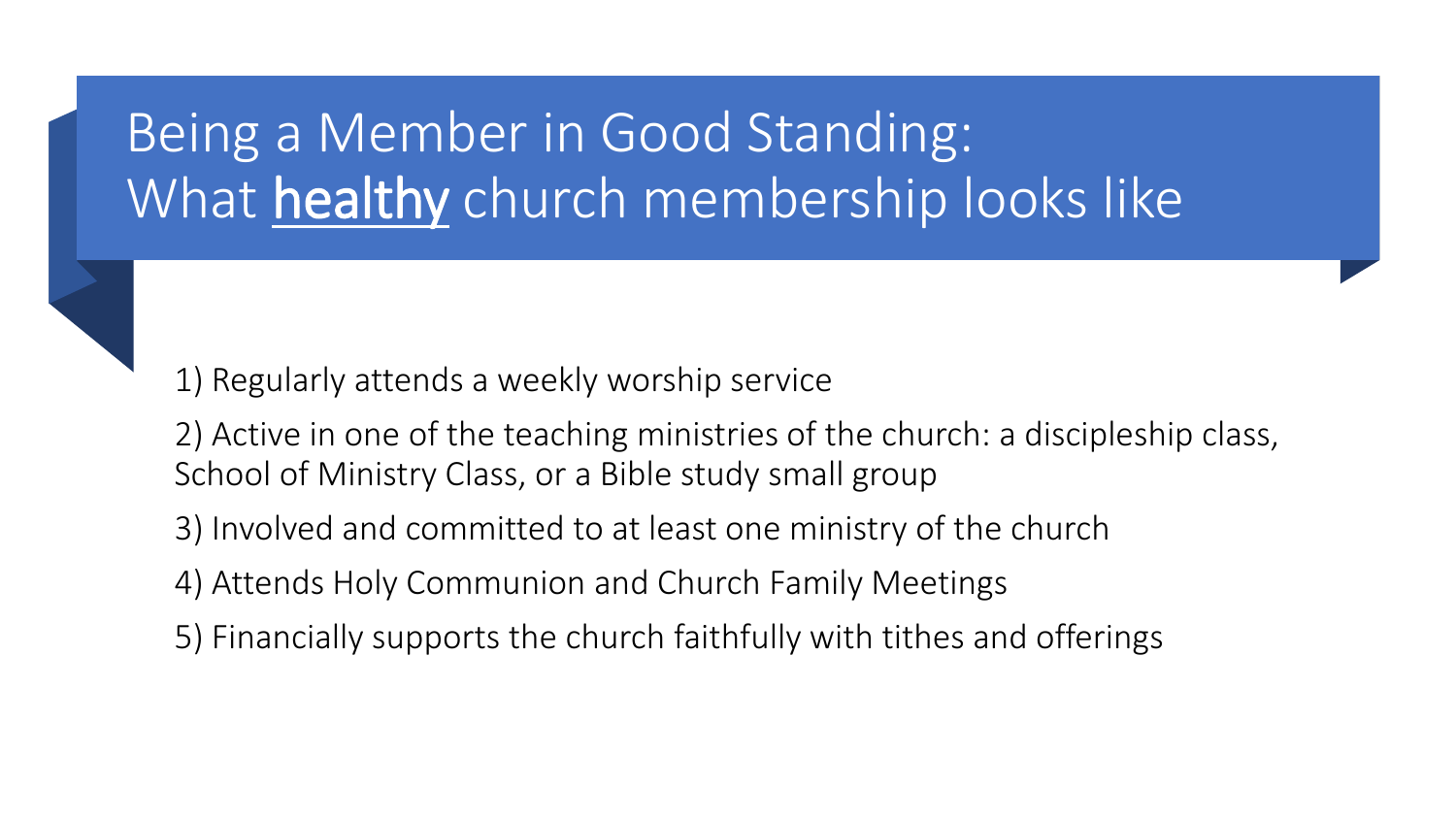# Foundational Scripture: Matthew 22:37 NIV

Jesus replied: "Love the Lord your God with all your heart and with all your soul and with all your mind".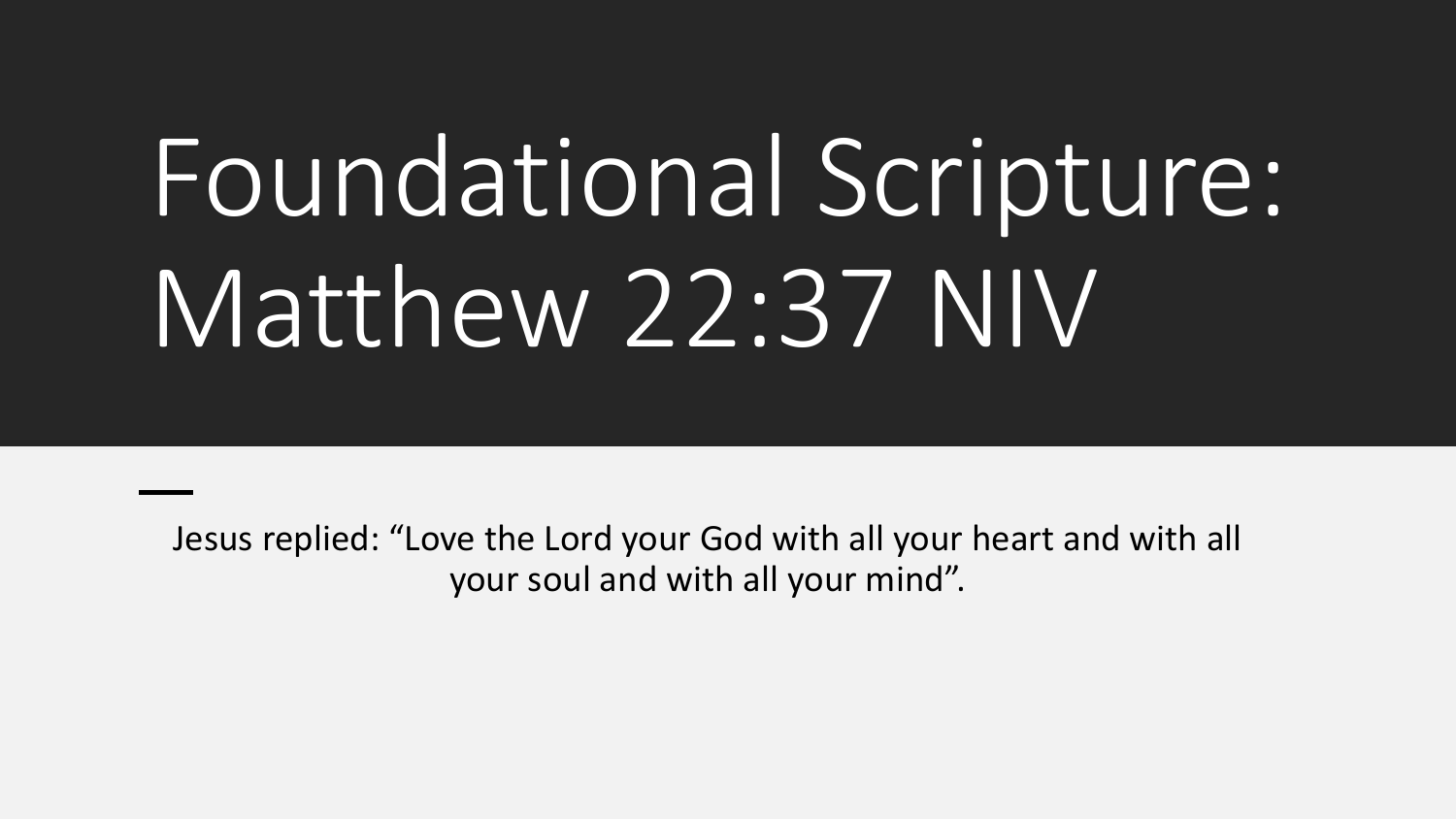#Tenet 1: We believe the Bible to be the inspired, the only infallible, authoritative Word of God.

> Scripture References 2 Timothy 3:16 & Psalms 119:11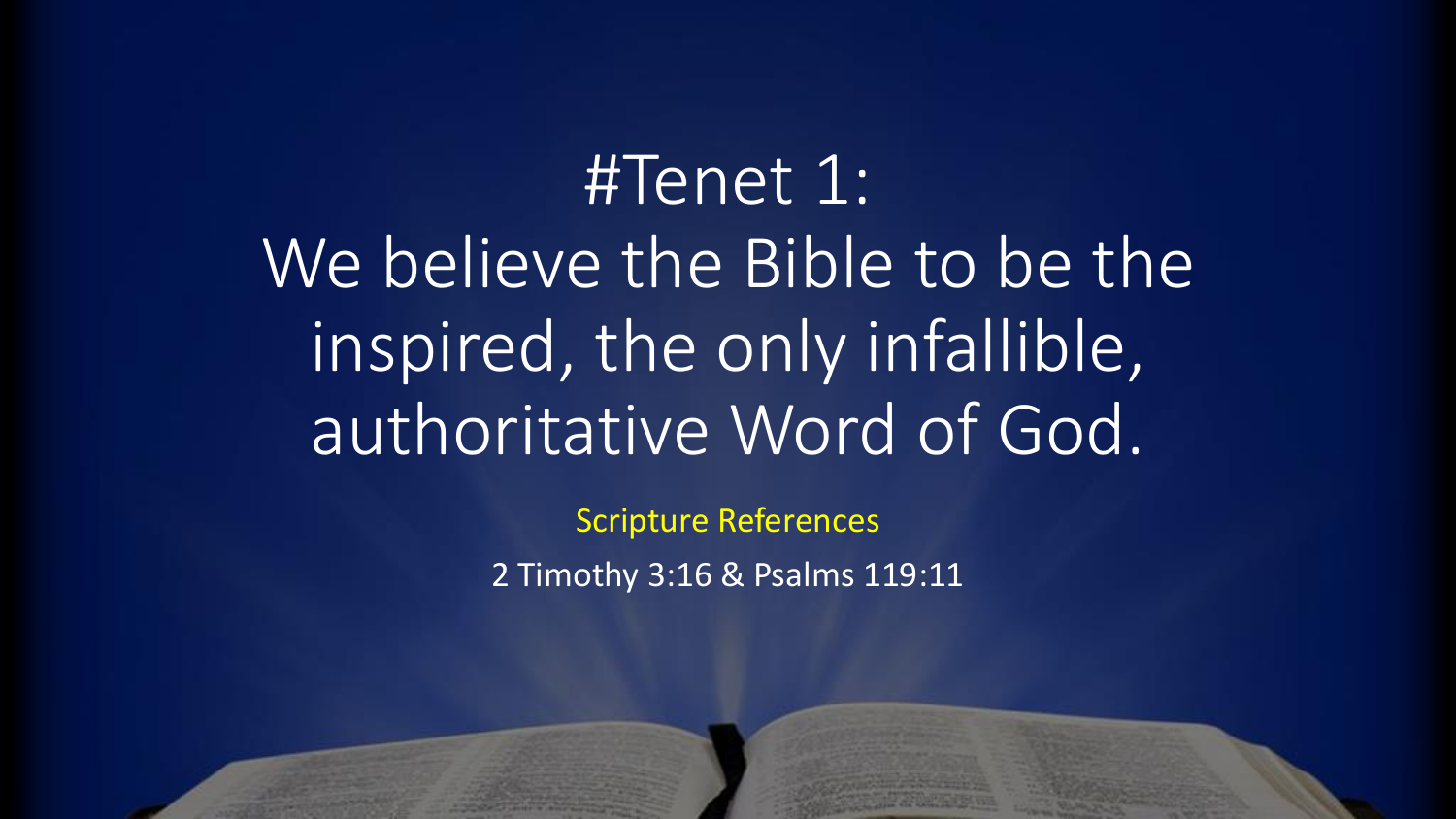

Tenet #2 We believe there is only one God, eternally existent in three persons: Father, Son, and Holy Spirit.

Scripture References

Colossians 2:9 & 1 Peter 1:2

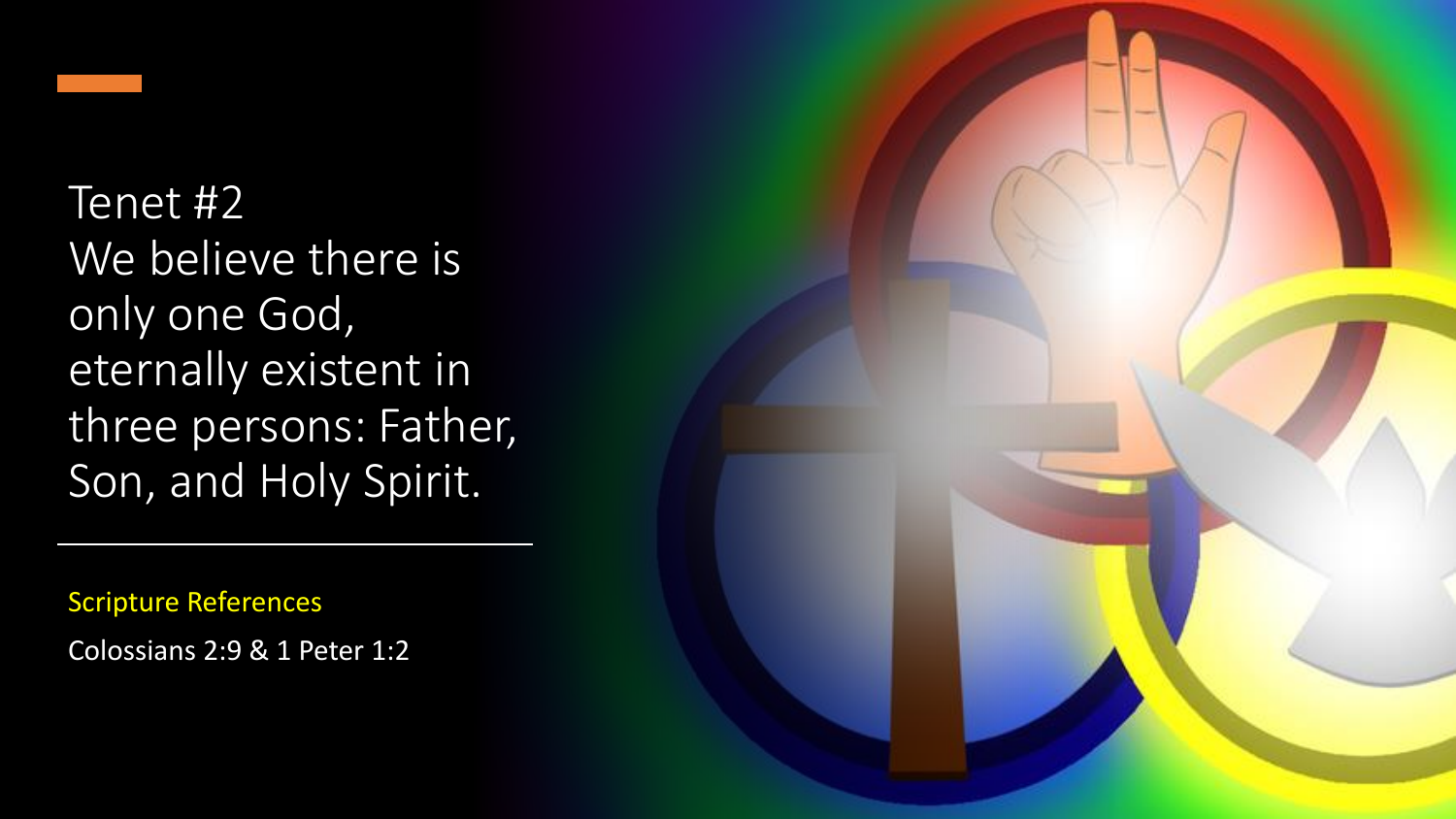Tenet #3 We believe that for the salvation of the lost and sinful man, regeneration by the Holy Spirit is absolutely essential

> Scripture References Acts 2:38 & Romans 8:2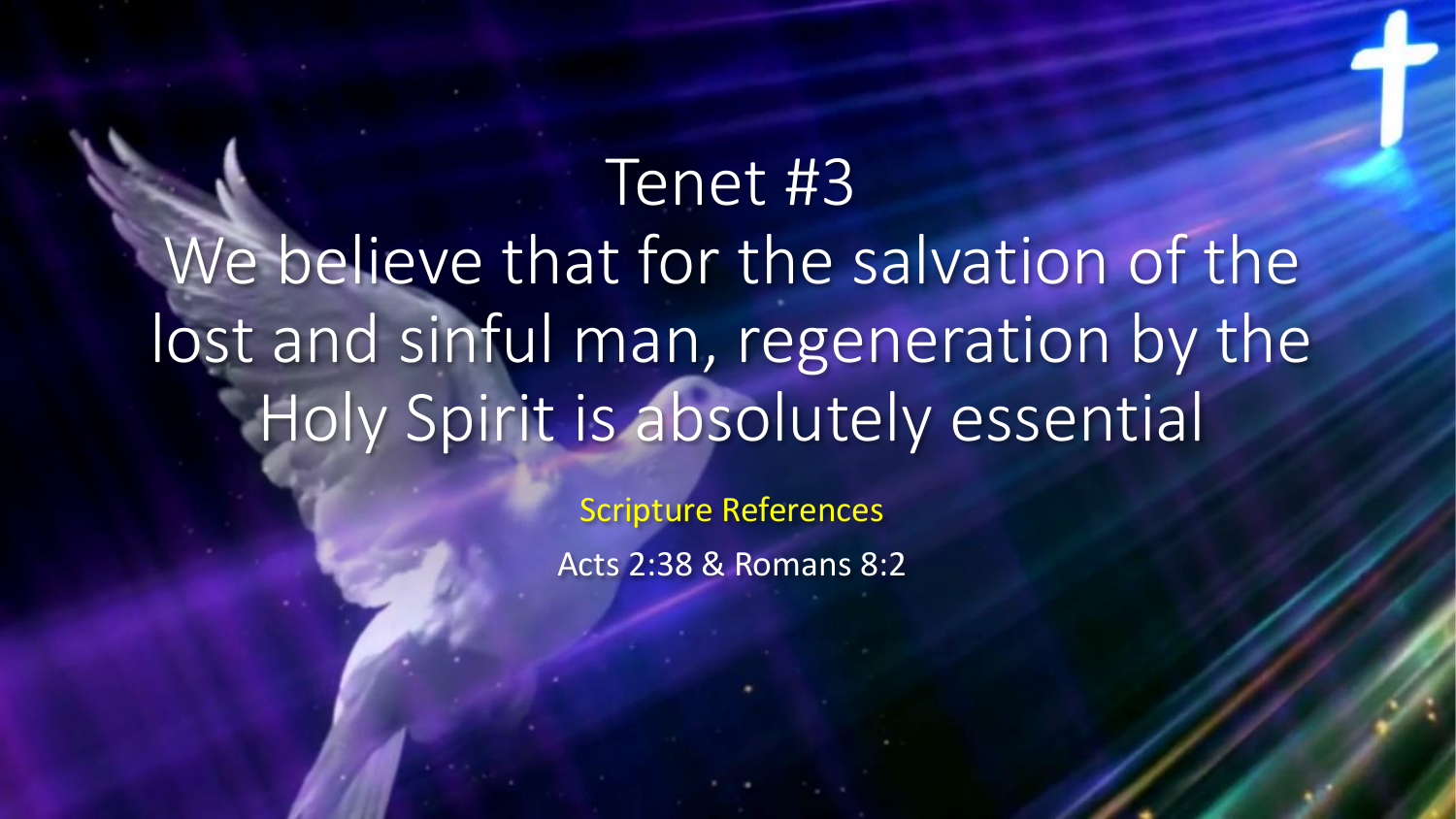Tenet #4 We believe in the present ministry of the Holy Spirit by whose indwelling of the Christian is enabled to live a godly life.

Scripture References

Galatians 5:22-23 & John 14:26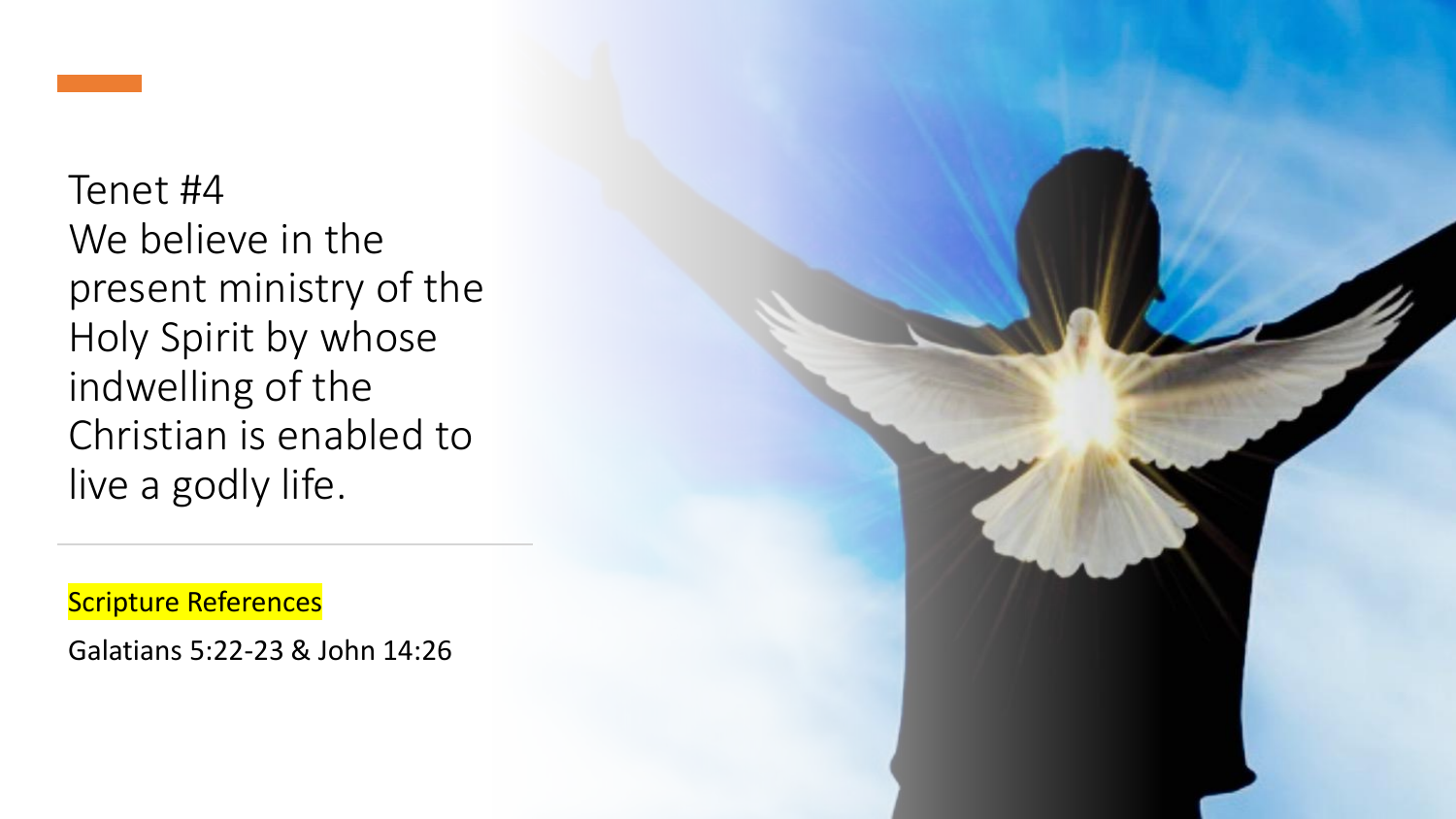Tenet #5 We believe in the resurrection of both the saved and the lost: those who are saved unto the resurrection of life, and those who are lost unto the resurrection of damnation

Scripture References 1 Thessalonians 4:16-18 & Romans 6:23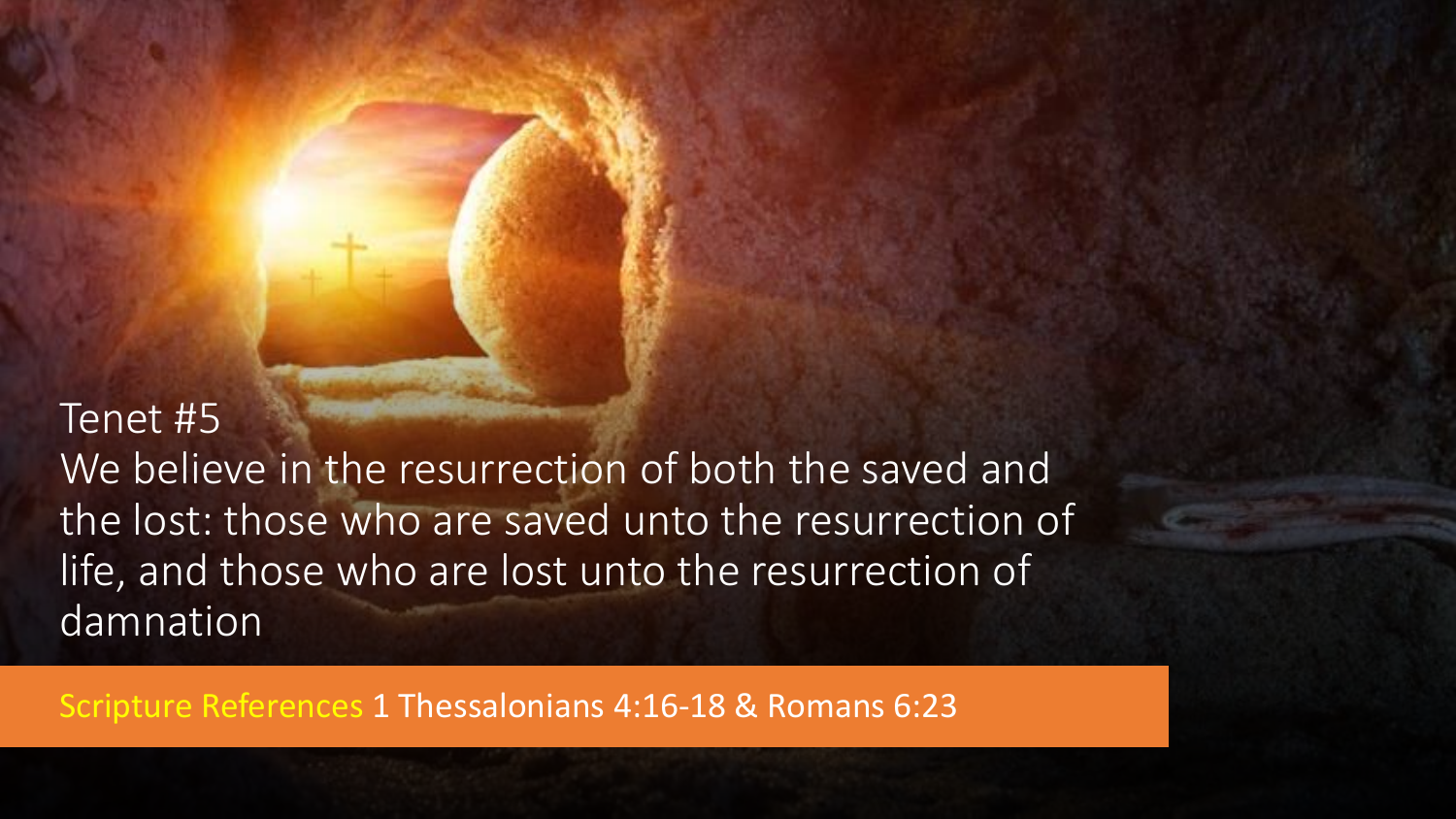Tenet #6

We believe in the deity of Jesus of Nazareth, in His virgin birth, in His sinless life, in His miracles, in His vicarious atoning death through His shed blood, in His bodily resurrection, in His ascension to the right hand of the Father, and in His personal return in power and glory

Scripture References Acts 2:22-33 & Revelation 19:11-16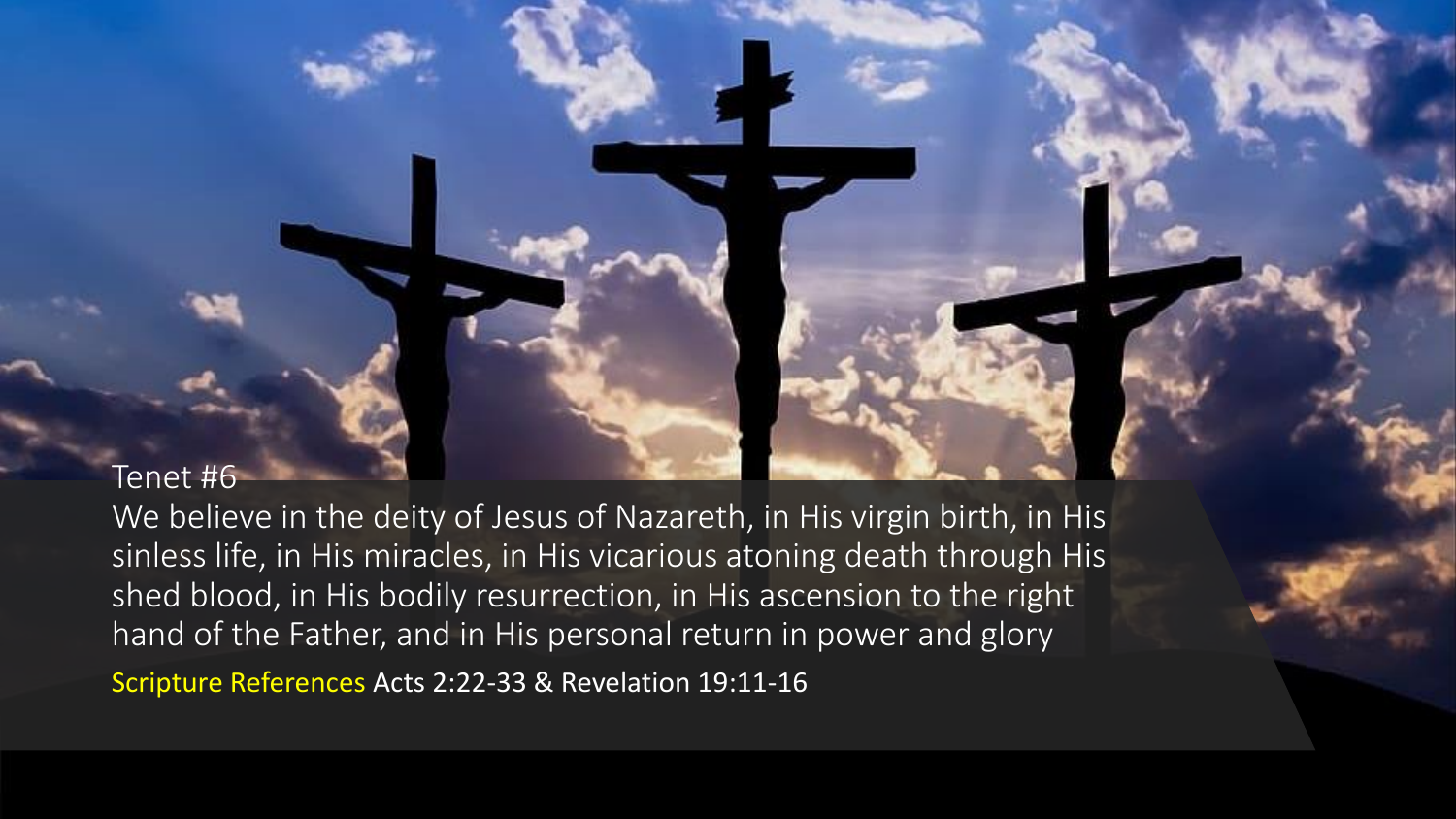#### UNITY IN THE Body of Christ Tenet #7 We believe in the spiritual unity of **EPHESIANS 4** believers in our Lord Jesus Christ

Scripture References 1 Corinthians 12:4-6 & Ephesians 4:15-16